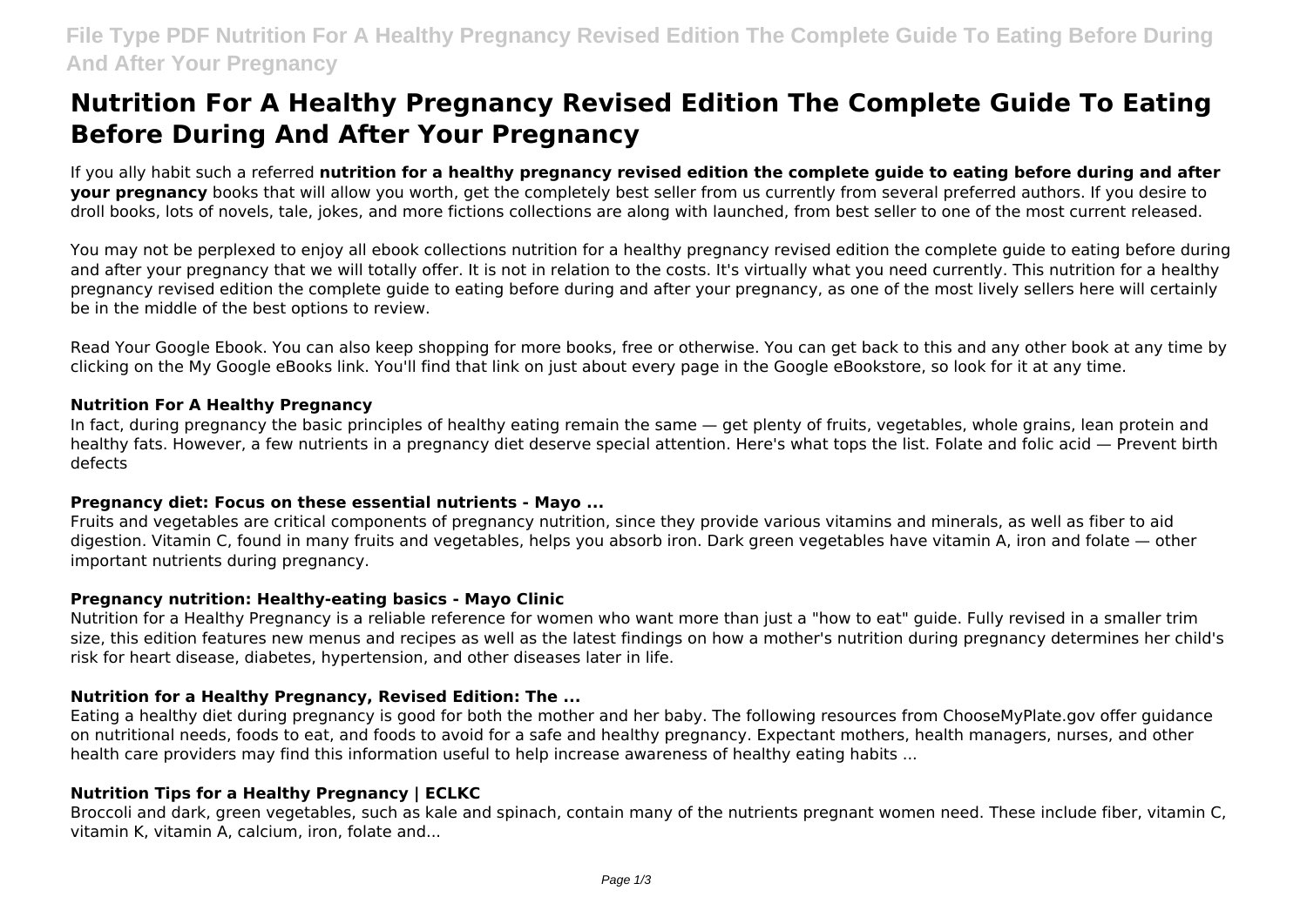# **File Type PDF Nutrition For A Healthy Pregnancy Revised Edition The Complete Guide To Eating Before During And After Your Pregnancy**

# **13 Foods to Eat When You're Pregnant**

Good nutrition during pregnancy, and enough of it, is very important for your baby to grow and develop. You should consume about 300 more calories per day than you did before you became pregnant.

# **Creating a Pregnancy Diet: Healthy Eating During Pregnancy**

Pregnancy Nutrition: Protein Experts recommend 75 to 100 grams of protein per day. Protein positively affects the growth of fetal tissue, including the brain. It also helps your breast and uterine tissue to grow during pregnancy, and it plays a role in your increasing blood supply.

#### **Pregnancy Nutrition - American Pregnancy Association**

Eat Healthy During Pregnancy: Quick tips When you are pregnant, you need more of certain nutrients like protein, iron, folic acid, and iodine. It's also important to get enough calcium. Making smart food choices can help you have a healthy pregnancy and a healthy baby.

#### **Eat Healthy During Pregnancy: Quick tips - MyHealthfinder ...**

Other nutrients are necessary to keep you thriving during your pregnancy like choline, salt, and B vitamins. Aside from eating well, it's important to drink at least eight glasses of water each day...

#### **Nutritional Needs During Pregnancy - Healthline**

Nutrition During Pregnancy. Position Paper: Nutrition and Lifestyle for a Healthy Pregnancy Outcome. Academy of Nutrition and Dietetics. ...

#### **Nutrition During Pregnancy | Food and Nutrition ...**

1) What does a Healthy & Balanced Pregnancy Diet consist of? A healthy and balanced diet consists of eating plenty of fruit and vegetables for vitamins, minerals, and fibre which will help to keep you healthy and prevent constipation. Ideally we should be eating 5-9 portions of fruit and vegetables a day, with a portion being around a handful or 80g; so for example an apple, a small bowl of ...

#### **What to Eat During Pregnancy – Nics Nutrition**

During pregnancy, the goal is to be eating nutritious foods most of the time, Krieger told Live Science. To maximize prenatal nutrition, she suggests emphasizing the following five food groups:...

# **Pregnancy Diet & Nutrition: What to Eat, What Not to Eat ...**

Healthy eating during pregnancy is critical to your baby's growth and development. In order to get the nutrients you need, you must eat from a variety of food groups, including fruits and vegetables, bread and grains, protein sources and dairy products. Typically, you will need to consume an extra 300 calories a day.

#### **Diet During Pregnancy: Healthy Eating While Pregnant**

Starchy foods (carbohydrates) in pregnancy. Starchy foods are an important source of energy, some vitamins and fibre, and help you to feel full without containing too many calories. They include bread, potatoes, breakfast cereals, rice, pasta, noodles, maize, millet, oats, yams and cornmeal.

#### **healthy diet in pregnancy - NHS**

The consumption of more food to meet energy needs, and the increased absorption and efficiency of nutrient utilization that occurs in pregnancy, are generally adequate to meet the needs for most nutrients. However, vitamin and mineral supplementation is appropriate for some nutrients and